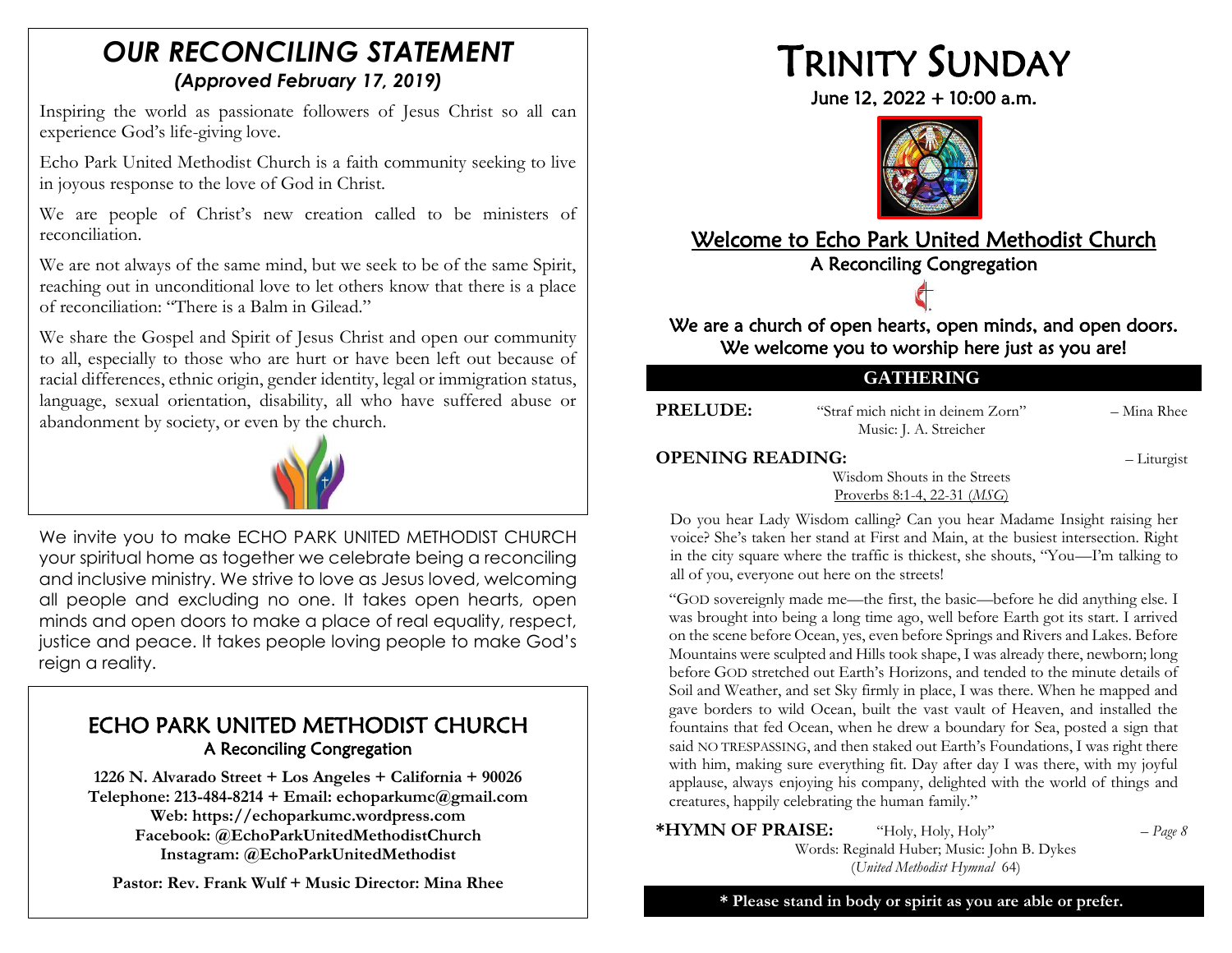#### **\*CALL TO WORSHIP:** – Read responsively

by Jamie D. Greening *(The Abingdon Worship Annual 2022)*

#### Liturgist:

To you, O people, wisdom calls.

#### **The Community:**

**She calls out to each of us: beckoning us to experience peace in Christ, harkening us to discover the truth of life; imploring us to know true love, as it is poured into our heart.**

#### Liturgist:

Wisdom calls.

#### **The Community:**

**Let us answer her call, as we celebrate faith in the one who leads us into life.**

#### **PRAYER OF CONFESSION** – Prayed in unison

by Jamie D. Greening, alt. *(Abingdon Worship Annual 2022)*

#### **The Community:**

**God of infinite mercy, be with us in our need.**

**When we neglect the wisdom of knowing our place in this world, forgive us. When we trade your peace and calls for unity for conflict and violence, heal us. When we forsake good character to join those who scoff at your ways, restore us. When we ignore your truth, and turn our back on your wisdom, ennoble and enlighten us.**

**Forgive us and renew us, God, that we may abide in your truth and live in your love forever. Amen.**

#### **WORDS OF ASSURANCE** – Prayed responsively

by Jamie D. Greening, alt. *(Abingdon Worship Annual 2022)*

#### Liturgist:

Through the power of the Holy Spirit, God fills our souls with grace and wisdom. It is from this grace that we have hope. It is from this wisdom that we know God's love. It is from the living God that we find life and forgiveness.

Through the love and grace of God made known in Jesus Christ through the power and wisdom of the Holy Spirit, we are forgiven.

#### **The Community:**

**We are forgiven indeed! ALL: THANKS BE TO GOD!**

**WELCOME:**  $-$  Marcelina Souffle

### **PROCLAMATION AND RESPONSE**

**MESSAGE FOR YOUNG PEOPLE:**  $-$  Franie Maddela

*Following the children's message, the children are invited to go with their teachers to Sunday school.*



Tune: © 1949, 1953 The Stuart Hine Trust CIO. All rights in the USA its territories and possessions, except print rights, administered by Capitol CMG Publishing. USA, North and Central American print rights and all Canadian and South American rights administered by Hope Publishing Company. All other North and Central American rights administered by the Stuart Hine Trust CIO. All rights reserved. Used with permission. Reprinted under One License, License #733845-A. Permission to podcast/stream the music in this service obtained from ONE LICENSE, License #733845-A.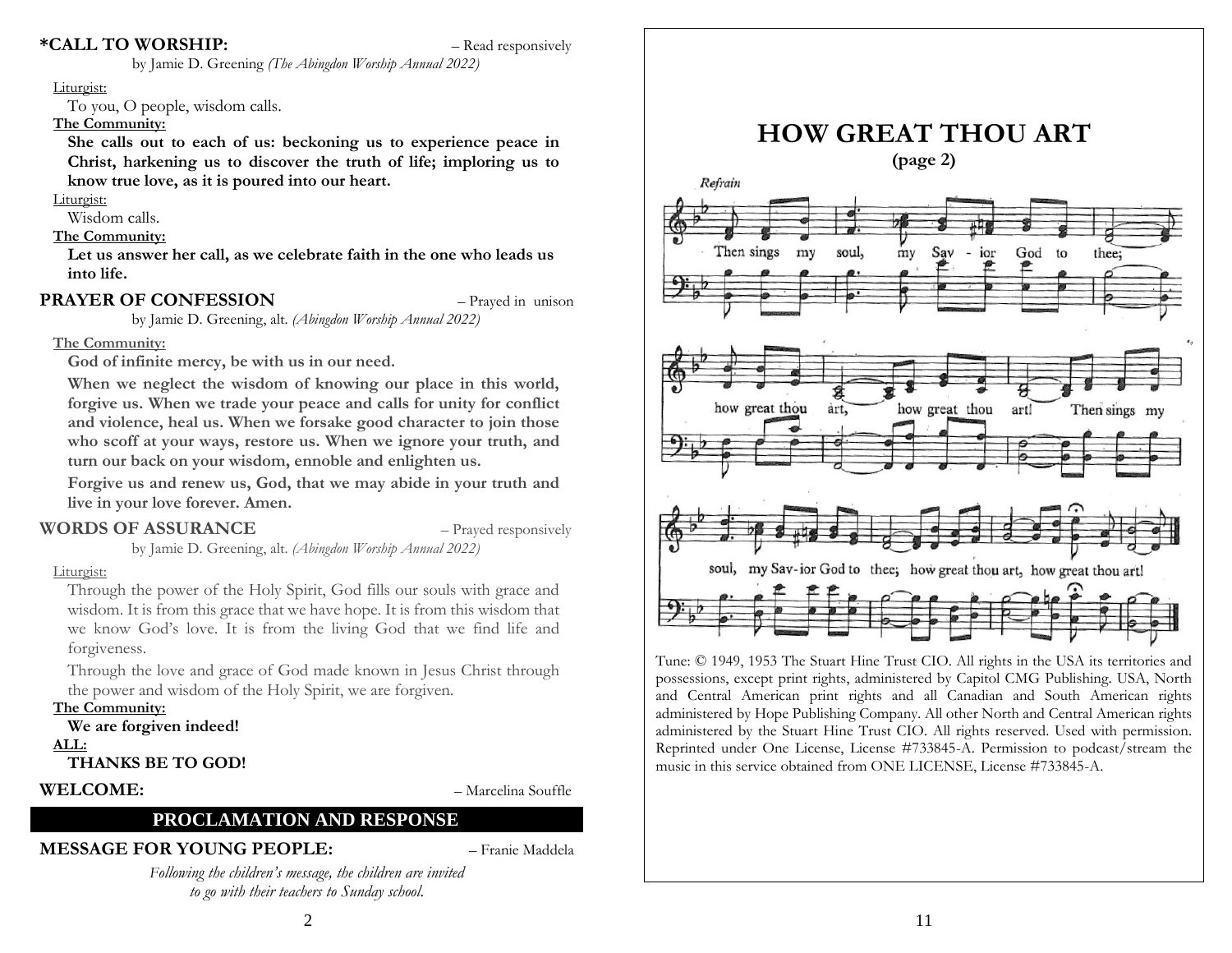# **HYMN OF DEDICATION HOW GREAT THOU ART**

**WORDS: Stuart K. Hine HOW GREAT THOU ART MUSIC: Stuart K. Hine Irr. with refrain** $\circ$ Lord my God! when in awe-some won der 2. When through the woods and for - est glades I wan der. 3. And when I think that God, his Son not spar - ing, 4. When Christ shall come with shout  $\alpha$ f ac ma - tion hands have made, con er all the worlds thy birds sing sweet - ly in. the trees; and hear the die, 1 scarce can take it in; him to sent what joy shall fill mv heart. and take me home, stars, hear  $roll - ing$ thun the the look down from loft  $-$  V moun-tain gran deur the cross. my bur - den  $glad - ly$ bear ing. in hum - ble shal bow ad  $\Omega$ tion, thy power through - out the  $- i$  - verse dis played. un and hear the brook. and feel the gen - tle breeze; died to take he and  $\mathbf a$ - way my sin; and there pro claim, mv God, how great thou artl

# **\*HYMN OF PREPARATION:** – *Page 9* "Maker, in Whom We Live" Words: Charles Wesley + Music: George J. Elvey (*United Methodist Hymnal* 88) **PRAYERS OF THE PEOPLE:**  $-$  Pastor Frank Wulf **Call to Prayer Sharing Our Joys and Concerns Our Communal Prayer The Prayer that Jesus Taught** *- Page 5* **SCRIPTURE READING:**  $-$  Read in Spanish Hope Does Not Disappoint [Romans 5:1-5](https://www.biblegateway.com/passage/?search=Romans+5%3A1-5&version=NRSVUE) (NRSVUE)

Listen for the Word of God in the book of Romans, chapter 5, verses 1 to 5.

<sup>1</sup>Therefore, since we are justified by faith, we have peace with God through our Lord Jesus Christ, <sup>2</sup> through whom we have obtained access to this grace in which we stand, and we boast in our hope of sharing the glory of God. <sup>3</sup>And not only that, but we also boast in our afflictions, knowing that affliction produces endurance, <sup>4</sup>and endurance produces character, and character produces hope, <sup>5</sup>and hope does not put us to shame, because God's love has been poured into our hearts through the Holy Spirit that has been given to us.

This is the Word of God for the People of God. **THANKS BE TO GOD.**

**CHORAL ANTHEM:** "Glorious Things of Thee Are Spoken" – Chancel Choir Words: John Newton; Music: Croatian folk song; Arr.: Franz Josef Haydn

#### **SCRIPTURE READING:**  $-$  Read in English

The Spirit of Truth [John 16:12-15](https://www.biblegateway.com/passage/?search=John+16%3A12-15&version=NRSVUE) (NRSVUE)

Listen for the Word of God in the gospel of John, chapter 16, verses 12 to 15.

<sup>12</sup>"I still have many things to say to you, but you cannot bear them now. <sup>13</sup>When the Spirit of truth comes, he will guide you into all the truth, for he will not speak on his own but will speak whatever he hears, and he will declare to you the things that are to come. <sup>14</sup>He will glorify me because he will take what is mine and declare it to you. <sup>15</sup>All that the Father has is mine. For this reason I said that he will take what is mine and declare it to you."

This is the Word of God for the People of God. **THANKS BE TO GOD.**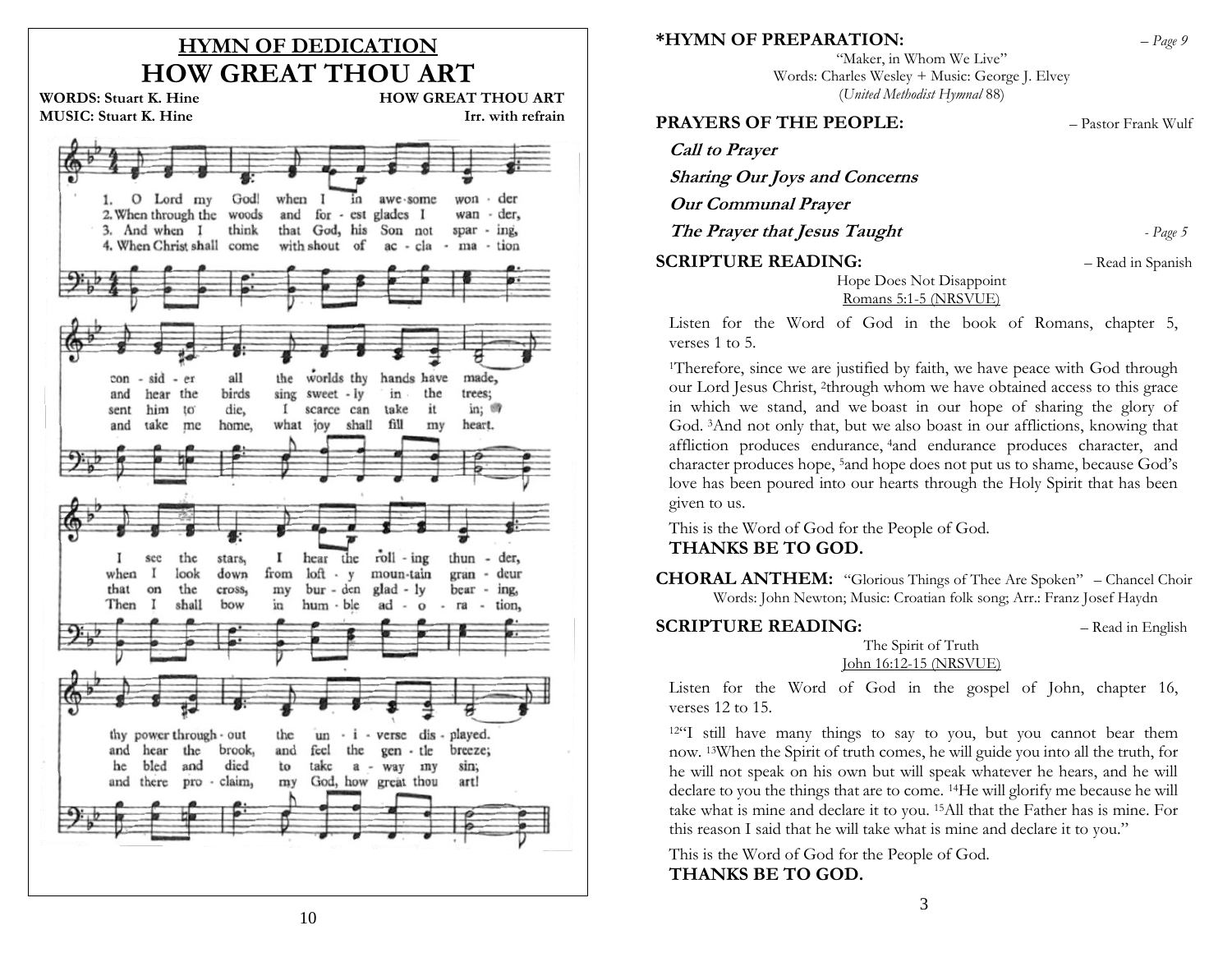#### **PRAYER FOR ILLUMINATION:**  $-$  Prayed in unison

Based on Psalm 91:5 (NRSV)

**May the words of our mouths and the meditations of all of our hearts be acceptable in your sight, O God, our rock and our redeemer. Amen.**

**SERMON** Life in the Spirit: Hoping in the Truth – Pastor Frank Wulf

# **PRESENTATION OF TITHES AND OFFERINGS:**

#### *Invitation to the Offering* – Liturgist

*Offertory* – Sherman McClellan, soloist + Mina Rhee, organist "Create in me a clean heart, O God" Words & Music: Carl F. Mueller

*\*Doxology United Methodist Hymnal* 94

"Praise God from Whom All Blessings Flow" Words: Thomas Ken + Music: *Geistliche Kirchengesänge*

#### *\*Stewardship Prayer* – Prayed in unison

**May your Word shape our lives, form our thoughts, and guide our steps, O God, so that we may live in this world as your faithful followers and love this world as those who have been transformed by your love. Amen.**

#### **THANKSGIVING**

#### **ANNOUNCEMENTS:** Pages 5-6 **\*HYMN OF DEDICATION:** Pages 10-11

"How Great Thou Art" Words + Music: Stuart K. Hine (*United Methodist Hymnal* 77)

#### **SENDING FORTH**

**\*BENEDICTION** – Prayed responsively

by Jamie D. Greening, alt. *(Abingdon Worship Annual 2022)*

#### Pastor:

Through grace and peace, we have the wisdom we need to be transformed. For sufferings lead to endurance, endurance gives rise to character, and character produces hope. With true hope founded in God, we are never disappointed.

#### **The Community**

**Alleluia and amen.**

**\*POSTLUDE** "Postlude" – Mina Rhee

Music: C. Engel



# **HYMN OF PREPARATION MAKER, IN WHOM WE LIVE**

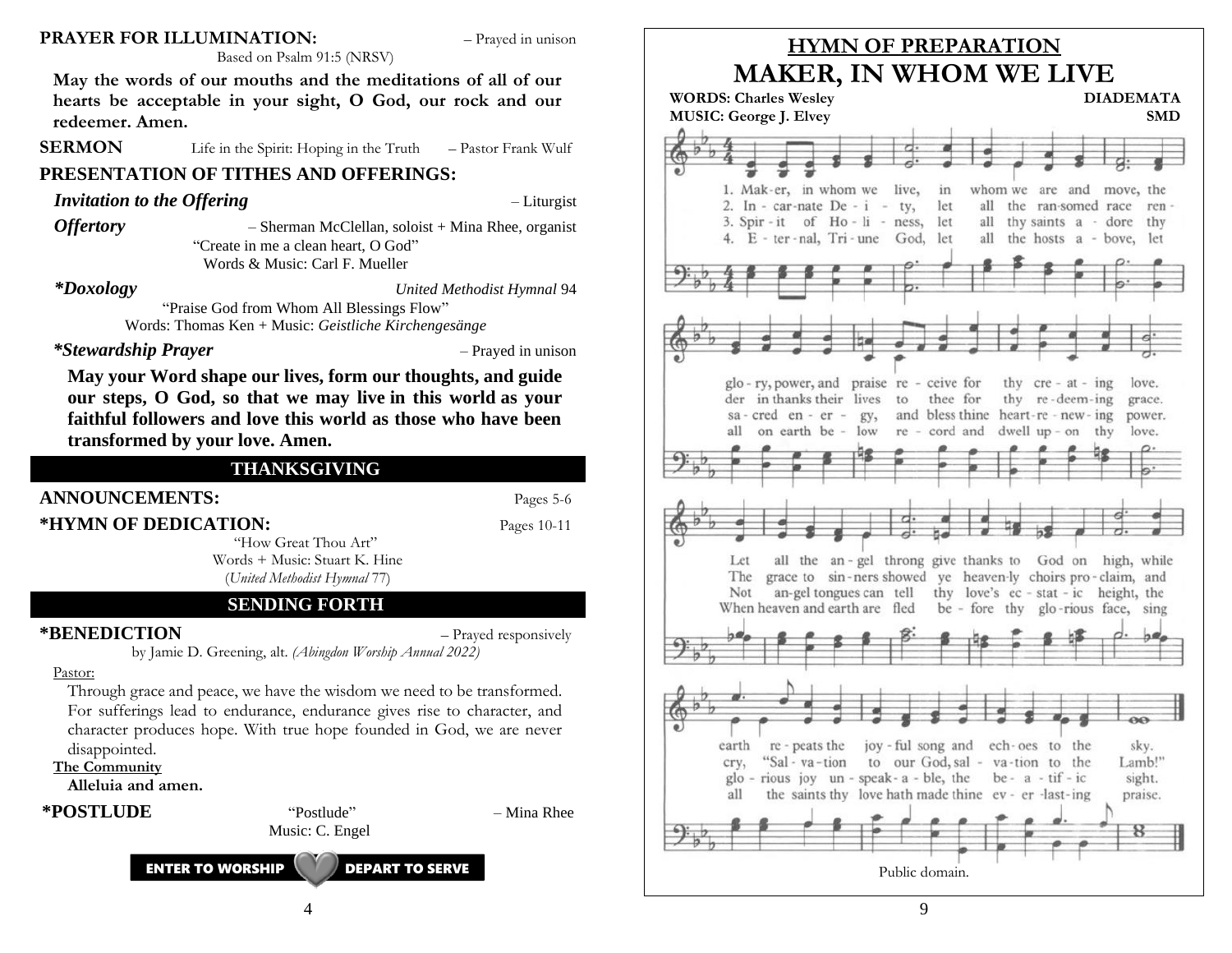# **HYMN OF PRAISE HOLY, HOLY, HOLY!**



### BIBLE VERSE FOR COMFORT AND INSPIRATION

**THE WEEK OF JUNE 12 TO 18**

When the Spirit of truth comes, he will guide you into all the truth. (John 16:13-NRSVUE)

# THE PRAYER THAT JESUS TAUGHT US

**(Each is invited to pray in their own heart language)**

**English:** Our Father, who art in heaven, hallowed be thy name. Thy kingdom come. Thy will be done on earth as it is in heaven. Give us this day our daily bread. And forgive us our trespasses, as we forgive those who trespass against us. And lead us not into temptation, but deliver us from evil. For thine is the kingdom, and the power, and the glory forever. Amen.

**Español:** Padre nuestro que estás en los cielos, santificado sea tu nombre. Venga tu reino. Hágase tu voluntad, como en el cielo, así también en la tierra. El pan nuestro de cada día, dánoslo hoy. Y perdónanos nuestras deudas, como también nosotros perdonamos a nuestros deudores. Y no nos dejes caer en tentación, mas líbranos del mal; porque tuyo es el reino, el poder y la gloria, por todos los siglos. Amén.

**Tagalog:** Ama namin, sumasalangit Ka, sambahin ang ngalan Mo. Mapasaamin ang kaharian Mo. Sundin ang loob Mo dito sa lupa, para nang sa langit. Bigyan Mo kami ngayon ng aming kakanin sa araw-araw. At patawarin Mo ang aming mga sala, para ng pagpapatawad naming sa mga nagkakasala sa amin. At huwag Mokaming ipahintulot sa tukso, at iadya Mo kami sa lahat ng masama. Sapagkat Iyo ang kaharian, at kapangyarihan, at ang kadakilaan, magpakailanman. Amen.

# ANNOUNCEMENTS FOR THE WEEK OF JUNE 5 TO 11

- 1. Thank you to all who helped out with today's service of worship: **Greeter:** Marcelina Souffle + **Liturgist:** Lisa Palombi; **Readers:** Sulma Zepeda Rosales + Jennifer Ceniceros + **Message for Young People:** Franie Maddela + **Musicians:** Mina Rhee (Music Director), Ember Knight (Technical Support), Sherman McClellan (Offertory), Chancel Choir (Anthem) + **Technical Support:** John Chavis, Danny Bernabe, Walter Elmer
- 2. Today's worship service is being broadcast and will be available on the church's Facebook page. Please invite your family and friends to view it there*:<https://www.facebook.com/EchoParkUnitedMethodistChurch>*
- 3. Christian education programming:
	- Thank you to Pastor David Farley and Franie Maddela for planning and guiding this morning's Sunday School program.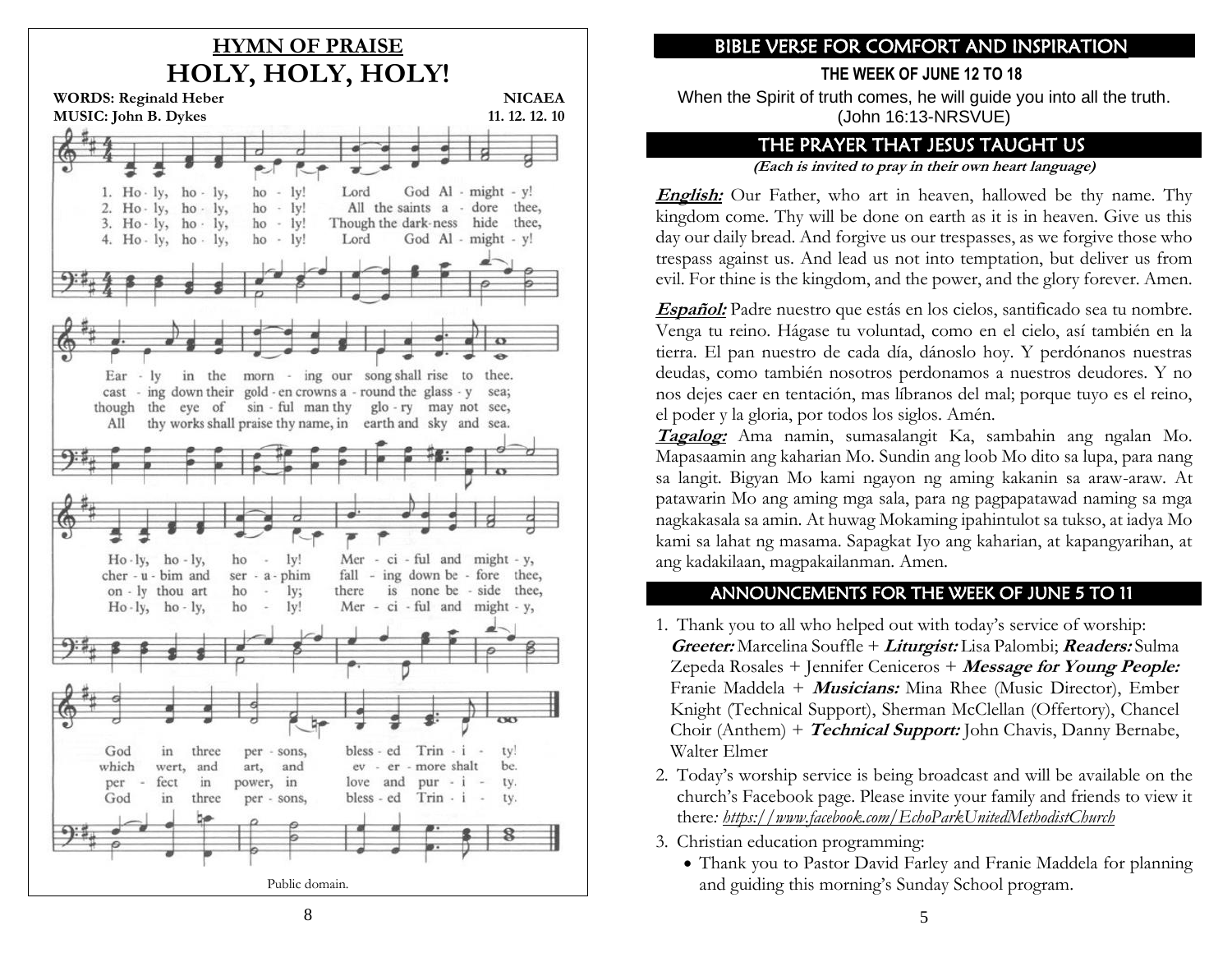- We are looking for volunteers to be part of a Sunday school team. If you would like to help Sunday school happen at Echo Park United Methodist Church, please contact Pastor David Farley at *grandpastordavid@gmail.com*.
- Suggested activities for children and families for the coming week have been posted on the church website.
- The Bible and Theology Group for adults will meet by Zoom this Thursday, June 16, at 7:00 p.m. Please read chapters 3 and 4 of *The God Who Sees: Immigrants, the Bible, and the Journey to Belong* by Karen Gonzalez, which is available in electronic and print format through cokesbury.com, amazon.com, and your local bookstore. A hard copy is also available for loan in the church office. Use the following link to join the group online: *[https://us02web.zoom.us/j/](https://us02web.zoom.us/j/7184544317) 7184544317.* You may also join by phone by calling 1-669-900-9128 and using meeting ID: 718 454 4317 #
- 4. On the first Sunday of July, we will be honoring our graduates. Please get the following information to the church office as soon as possible: 1) The names of those who are graduating; 2) the full names and locations of the schools from which they are graduating; 3) the educational levels they have achieved; and 4) any degrees or special honors they will be receiving.
- 5. Thank you to all who took part in yesterday's Lotería fundraiser for the Echo Park Immigration Center.
- 6. The 38th annual session of the California-Pacific Conference began on Tuesday, June 7, and will continue this coming Wednesday (June 15), Friday (June 17), and Saturday (June 18). Echo Park United Methodist Church is being represented at the conference by Emily Schoales, John Chavis (alternate), and Rev. Frank Wulf. The theme for this year's conference is "Ending Spiritual & Physical Hunger." All sessions will be livestreamed through the Annual Conference website: *[www.calpacumc.org](http://www.calpacumc.org/)*. Please keep Bishop Hagiya and conference members in your prayers.

Echo Park UMC has been asked to provide 35 unused toothbrushes and tubes of toothpaste for hygiene kits that will be assembled during the conference. A basket to collect these items is located at the back of the Sanctuary. Alternatively, you can bring them to the church on or before Wednesday, June 15.

7. The Finance and Property Committee will meet via Zoom at 7:30 p.m. on Tuesday evening, June 21. *<https://us02web.zoom.us/j/7184544317>* or call 1-669-900-9128 and use meeting ID 718 454 4317 #.

- 8. The Board of Trustees will meet in person in the Basement Hall or via Zoom following worship on Sunday, June 26. *<https://us02web.zoom.us/j/7184544317>* or call 1-669-900-9128 and use meeting ID 718 454 4317 #.
- 9. Next Sunday is Father's Day. On that day, we will be honoring all of our fathers and fathering figures with gifts.
- 10. Happy birthday to: Ayden Neyber Rosales (June 12), Joshua Alexander (June 13), Daniel Jones (June 18).

# DONATING TO ECHO PARK UNITED METHODIST CHURCH

You may make donations to Echo Park United Methodist Church in a number of ways. If you feel called and inspired to contribute financially to the church or one or more of its ministries, please do so in a way that feels appropriate and comfortable to you.

**By cash offering:** Please put your donation into an envelope. Write your name and contact information on the outside of the envelope along with any instructions about how you want your contribution used. Place the envelope into one of the offering plates at the back of the Sanctuary or deliver it in person to the church office.

**By check:** Please make your check payable to "Echo Park United Methodist Church." Make sure your personal contact information on the check is correct and write the purpose of your donation onto the check's memo line. You may place your check into one of the offering plates at the back of the Sanctuary or mail it to the church office: Echo Park United Methodist Church, 1226 N. Alvarado Street, Los Angeles, CA 90026.

**Online using PayPal:** Access the church's donation page by going online to: *<https://echoparkumc.org/donate-here/>* or using the following QR code:



After entering the amount of your donation, use the drop-down menu to select the purpose of your donation. Then click "Next". On the following page, add any other specific instructions into the field labeled "What's this payment for?" Also, if necessary, enter your payment information, and then click the blue button labeled "Donate Now."

In whatever manner you choose to give, thank you for your offering to support the mission and ministry of Echo Park United Methodist Church and the wider United Methodist Church. Echo Park United Methodist Church is a 501(c)3 nonprofit organization. Donations are tax deductible.